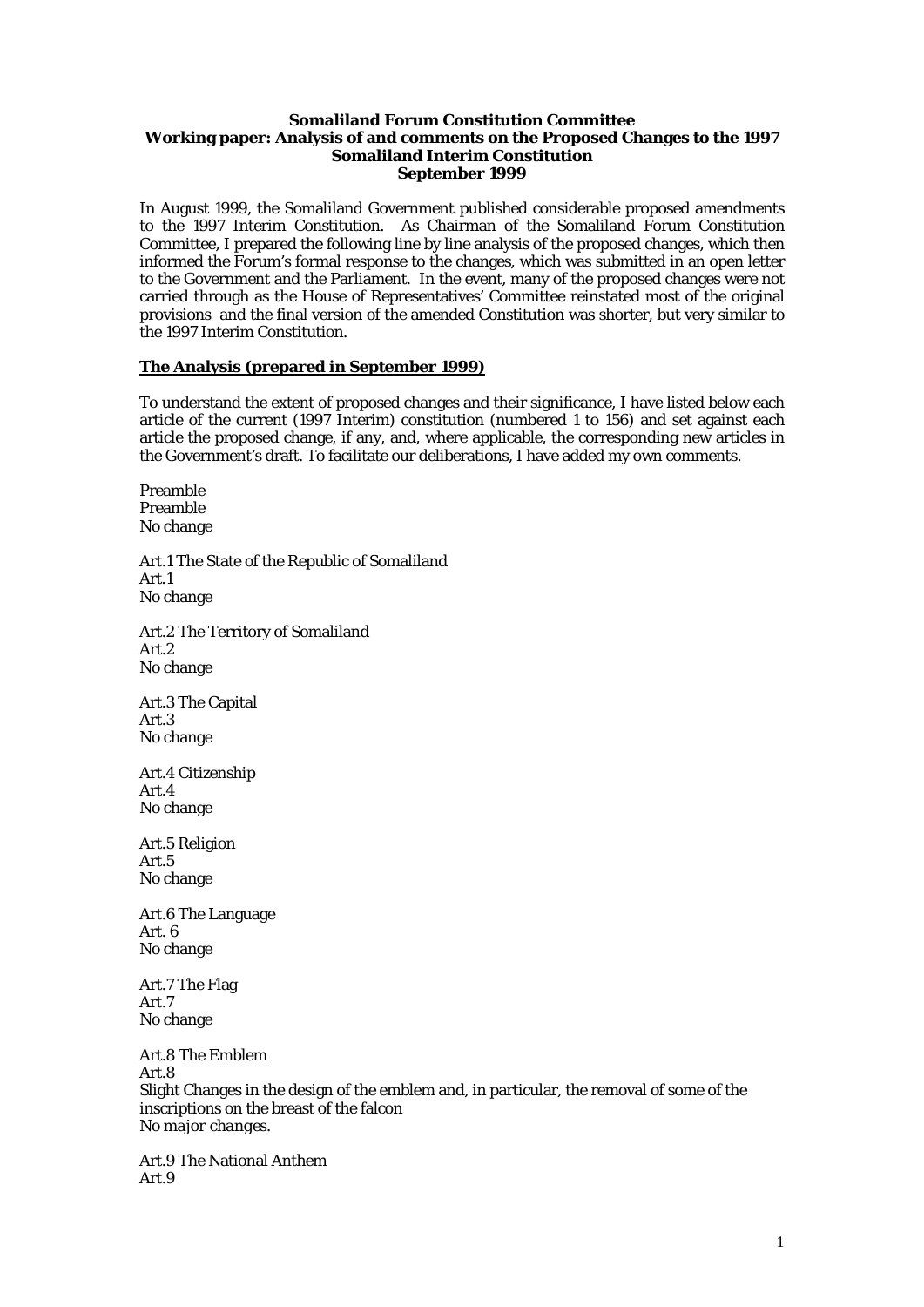## No Change

# Art.10 Equality of Citizens

Art.10

Minor addition tos.3 relating to the equal rights of non-citizens which are now qualified as not including the "political rights" (xuquuqda siyaasiga) which are reserved for citizens. *It is usual for countries to reserve the rights to vote and to stand for election for political office to citizens and this is permissible, for example, under Article 25 of the International Covenant on Civil and Political Rights 1966. The phrase "political rights" has, however, a wider meaning than voting/election or public office rights, and for the sake of clarity, if this amendment is only aimed at those well established reserved rights, then it is preferable to identify them specifically. It is a general principle that any derogation from fundamental human rights ought to be construed narrowly.* 

## Art.11 The Political System

Art.11

Section 2 which limited the number of political parties to 3 has been deleted.

The new s.2 which replaces s.3 now simply says that "Political parties and their structure shall be determined by a law". The bar on political parties which are based on regions or clans has been deleted.

*These changes are very welcome, as a limit on the number of political parties was indeed contrary to the Constitution's expressed statement in s.1 of this article that there shall be a democratic and multi-party political system. The deletion of the ban on parties which are either based on "regions" appears to be sensible, as well, as it would have been unworkable during transitional period from representation based on persons nominated by the various communities (beelaha) to those elected through political parties. Whilst the lessons of the unbridled multi-party system in the frst 9 years of the ill-fated union with Somalia have to be learnt, it is hoped that arbitrary restriction on political parties will not re-appear in the newly drafted Electoral Bill.* 

## Art. 12 Foreign Relations

#### - Deleted

*This article set out the Republic's adherence to international law and norms, including the UN Charter and the Universal Declaration of Human Rights, as well as other concepts as peaceful settlemnent of disputes, respect for territorial integrity of others etc. It also, in my view, correctly accepts the international norm of state succession in respect of the treaties and agreements entered into by previous governments (with some reservations, which perhaps might be better worded to include a commitment to settle by agreement,, questions relating to state succession). These are all the minimum standards expected of any state which is aiming to claim its well deserved place in international arena, as for example, is shown in the EC Guidelines on the Recognition of New State in Eastern Europe and in the Soviet Union (December 1991). It is not clear therefore why this declaratory article has been deleted. Similar provisions can be found in, for example, the Ethiopian Constitution (art.86) and the Sudanese Constitution (art.17) and art.13 of the Eritrean constitution .* 

Art. 13 to 33 Various "directive principles" relating to the government's aims in respect of the economy, natural resources, land, education, health etc.

#### - Deleted

*These 21 articles state what is often described as "directive principles" and are aimed at providing a non-enforceable, but constitutional general guidance to the government, as set out in art.58. They are, in effect, a "wish list", but the fact that they are noted in the Constitution underlines their importance to the nation, and indeed, some of them, such education, health, and the care of the disabled and the handicapped, are increasingly seen as "rights" (albeit, ones that can not be always met) ranking with civil and political rights. For example, the Ethiopian Constitution considers some of these as "economic, social and cultural rights" (art.41) and the rights of labour (art.42). The Eriterian Constitution includes a short Chapter on "national objectives and directive principles". Again, it is not clear why it was thought appropriate to remove all these directive principles. If there is a concern that these principles might be misconstrued as importing immediate legal*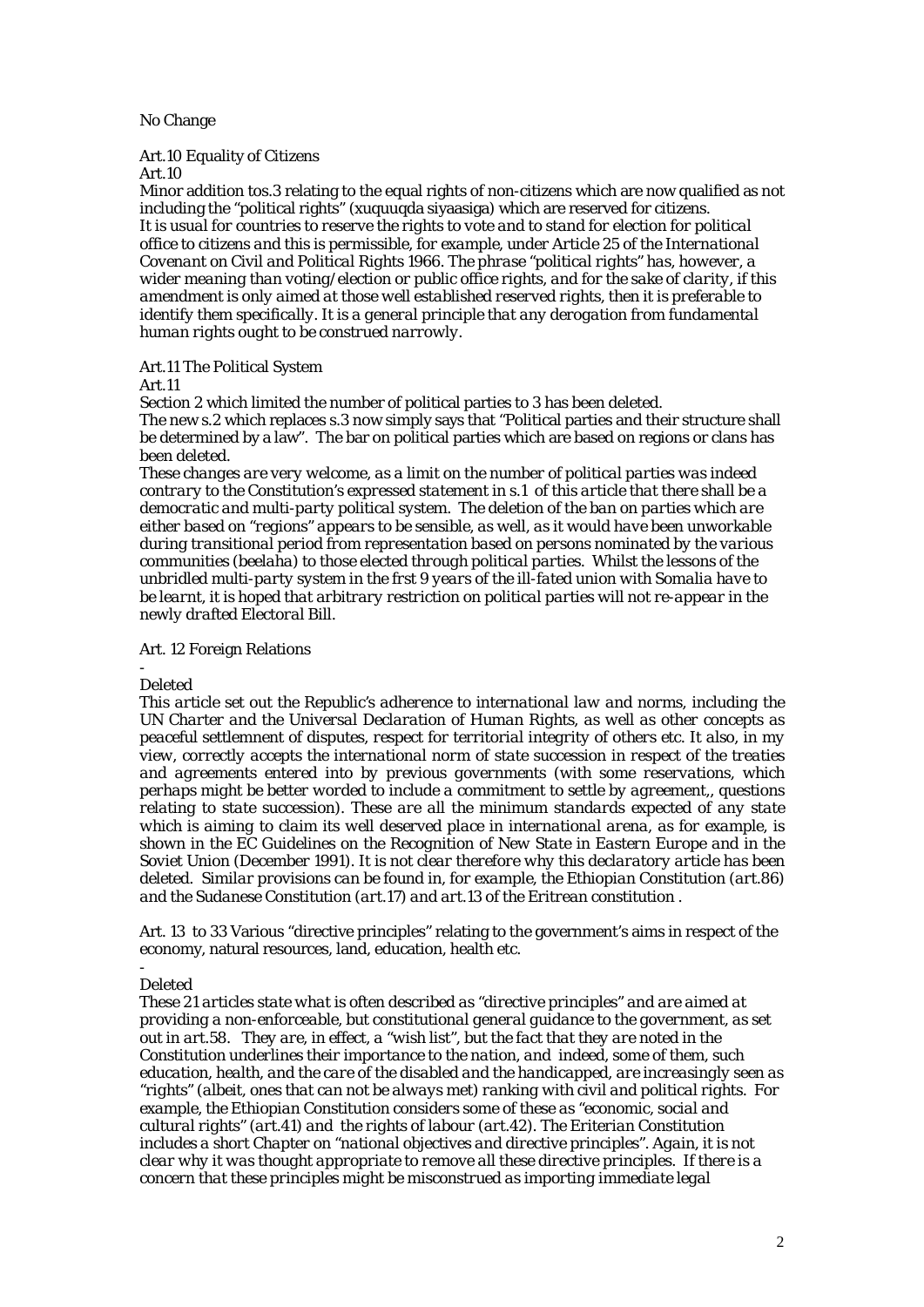*obligations on the Government which clearly it cannot meet, in the present circumstances, then this should be addressed separately as part of a grassroots dissemination of the provisions of the Constitution, and in particular, prior to the referendum next year.* 

Art. 34 – 52 (Chapter 3) The rights of the individual, fundamental freedoms Art.12

All the 18 articles relating to human rights and freedoms have been replaced by one article, which lists all the main rights and adds that they will all be in accordance with the laws of the land.

*This an extra-ordinary and unwieldy proposal and is far inferior to the existing 18 articles in the current constitution which set out clearly all the main internationally accepted rights and freedoms. More importantly, there is an explicit duty on the Government under art.52 to guarantee (to all citizens) these rights and freedoms and it is stated that the law shall determine the punishment for infringement of these rights. A constitution is the right document to declare these fundamental rights and the single article proposed is woefully inadequate. It also does not meet the Republic's obligations under international law in that it seeks to place these rights under the current (and future) laws of the land, rather than the internationally accepted norms which are currently endorsed explicitly in the Republic's constitution under art.12. Also the Republic accepts the Universal Declaration of Human Rights (see art.12 and the recent 1997 pronouncements of the President in his meeting with Amnesty International) and, again, because of art.12(1) and the general principles of state succession can be said to have inherited from the last "Somalian" government the half hearted accession of that government (on 24/04/91) to the International Covenant on Civil and Political Rights. Under art.2(2) of the Covenant, states are required to "take the necessary steps in accordance with their constitutional processes … to adopt such legislative or other measures as may be necessary to give effect to the rights rcognised " in the Covenant. Furthermore , no derogation from some of the rights (such as the right to life, art.6, the right not to be subjected to torture , art.7, or to slavery, art 8 etc) is allowed, so any sate laws which go contrary to these rights, even in times of public emergency, will not be considered valid under international law. At a time when we are seeking to gain our legitimate place in the international arena, these specific amendments are a retrograde step. It is worth pointing out , as well, that the EC Guidelines on Recognition of the New States in E. Europe also emphasise respect for the rule of law, democracy and human rights, and we are not going to advance our cause by cutting back on the expressed rights and freedoms of our citizens.* 

*The importance of clear constitutional guarantees on human rights has been underlined not only by our recent struggles against oppression, but also by the Borama Conference of the Somaliland Communities (1993) where it was emphasised in article 8 of our National Charter (Axdi Qarameed). Also in the Hargiesa Conference (1996/97), the Constitutional Commission were enjoined, among other things, to give regard to veneration of individual life through the entrenchment of fundamental rights and freedoms.* 

*A quick survey of the constitutions of neighbouring African countries shows that none of them leave fundamental human rights to one clause and the trend is to have lengthy articles covering all aspects. The Ethiopian Constitution has no less than 31 articles (art.14 to 44) covering all human and democratic rights; the Eritrean Constitution, 16 articles (art.14 to 29); the Sudanese, 15 articles (art.20 to 34);and the Ugandan Kenyan Constitution, an impressive 39 articles including the establishment of a Human Rights Commission. (art.20 – 58). The "Somalian" Constitution of 1960 included 16 articles on rights and freedoms (art 16 – 30) and Siyad Barre's 15 (art 20 – 34) !!!!* 

Art.53 The duties of citizens Art.13 No change

Art.54 Punishment for non fulfilment of citizens' duties

## Deleted

-

*This is welcome as there should not be a general law for punishing "bad citizenship" and specific laws already cover unlawful or illegal acts such as non-payment of taxes etc. Modern Constitutions do not, on the whole, sanction criminal laws for non observance of civic duties as these are likely to go counter to modern concepts of human rights.*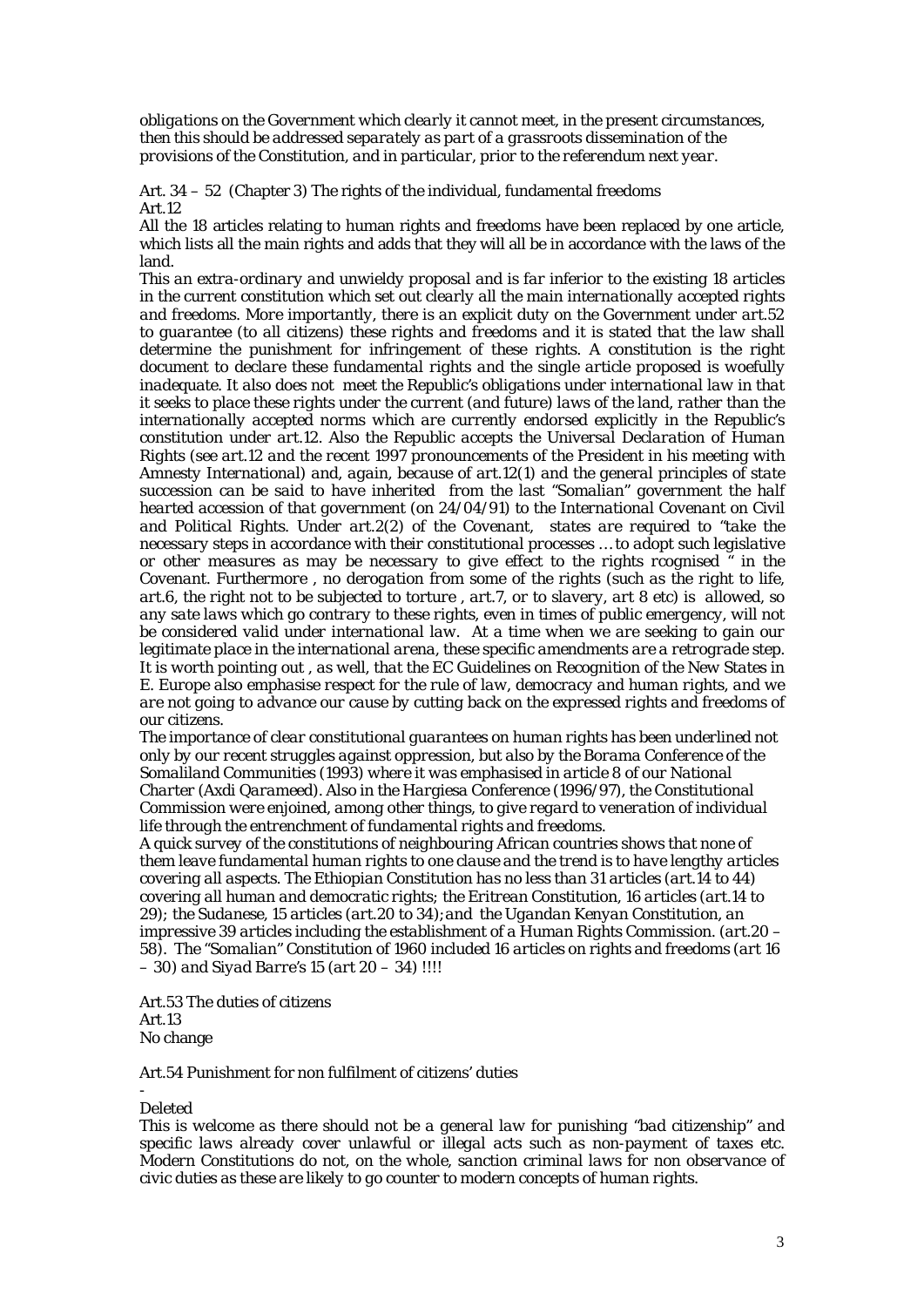Art.55 Crimes against human rights Art.14 No change

Art.56 Extradition and asylum

Art.15

S.3 which forbade extradition of Somaliland citizens to foreign countries has been deleted and replaced by an additional sentence to s.1 which forbids extradition of any muslim person to a non-muslim (country).

*Basing extradition on the respective religions of the individual concerned and the requesting*  party, rather than on the usual considerations of nationality or bilateral or multi-lateral *treaties between states is highly questionable. Also the new section leaves open the possibility of Somaliland citizens being extradited to muslim countries.* 

Art.57 The rights of women Art.16 No change

Art.58 relating to directive principles

- Deleted

*Art.58 is linked to the directive principles which are found in art..13 to art.33. The latter, as can be seen above have also been deleted.* 

Art.59 Sovereign powers Art.17 No change

Art.60 The Parliament

Art.18

S.2 which bans the transfer of legislative powers to anyone outside Parliament has been deleted.

Also s.5 which set out the most important objectives of Parliament's duties including protection of the peace, security and sovereignty of the Republic etc has been deleted.

*If s.2 of art.60 is construed as meaning that all legislative powers reposes in Parliament save as Parliament itself delegates the Executive and others to pass subordinate legislation, than there is nothing wrong with this concept as it simply reinforces the supremacy of Parliament in the legislative field. Clearly both the Executive and local government do have power delegated to them by Parliament (under specifc laws) to pass subordinate legislation (Xeer Hoosaad). This section, therefore, was ambiguous and could do with clarity, but this does not mean that it should be totally removed as there should not be any doubt as to Parliament's supremacy in making laws. A good example of a clause that covers this adequately is, for example found in art.79(2) of the Ugandan Constitution which translated to our situation will read that "Except as provided in this Constitution, no person or body other than Parliament shall have power to make provisions having the force of law in the Republic of Somaliand except under express authority conferred by a law passed Parliament". It is important for the checks and balances in the Constitution that the Executive does not encroach into this fundamental power of Parliament without having an express authority to do so under the Constitution or under an Act of Parliament. Laws often allow central and local governments to issue some regulations, rules or by-laws as central and local governments cannot function properly without having these delegated power, within strict procedures, (under in specific Acts of Parliament) to issue some subsidiary legislation (xeer hoosaad), but there should be no room for laws passed by Executive "decree" without parliamentary prior delegated approval and subsequent oversight.* 

*It is not clear why s.5 was deleted, but the deletion, on the face of it, does not reduce the power of Parliament who are still free to pursue those objectives which are implicit in the other provisions of the constitution.* 

Art.61 Joint sessions Art.18(4)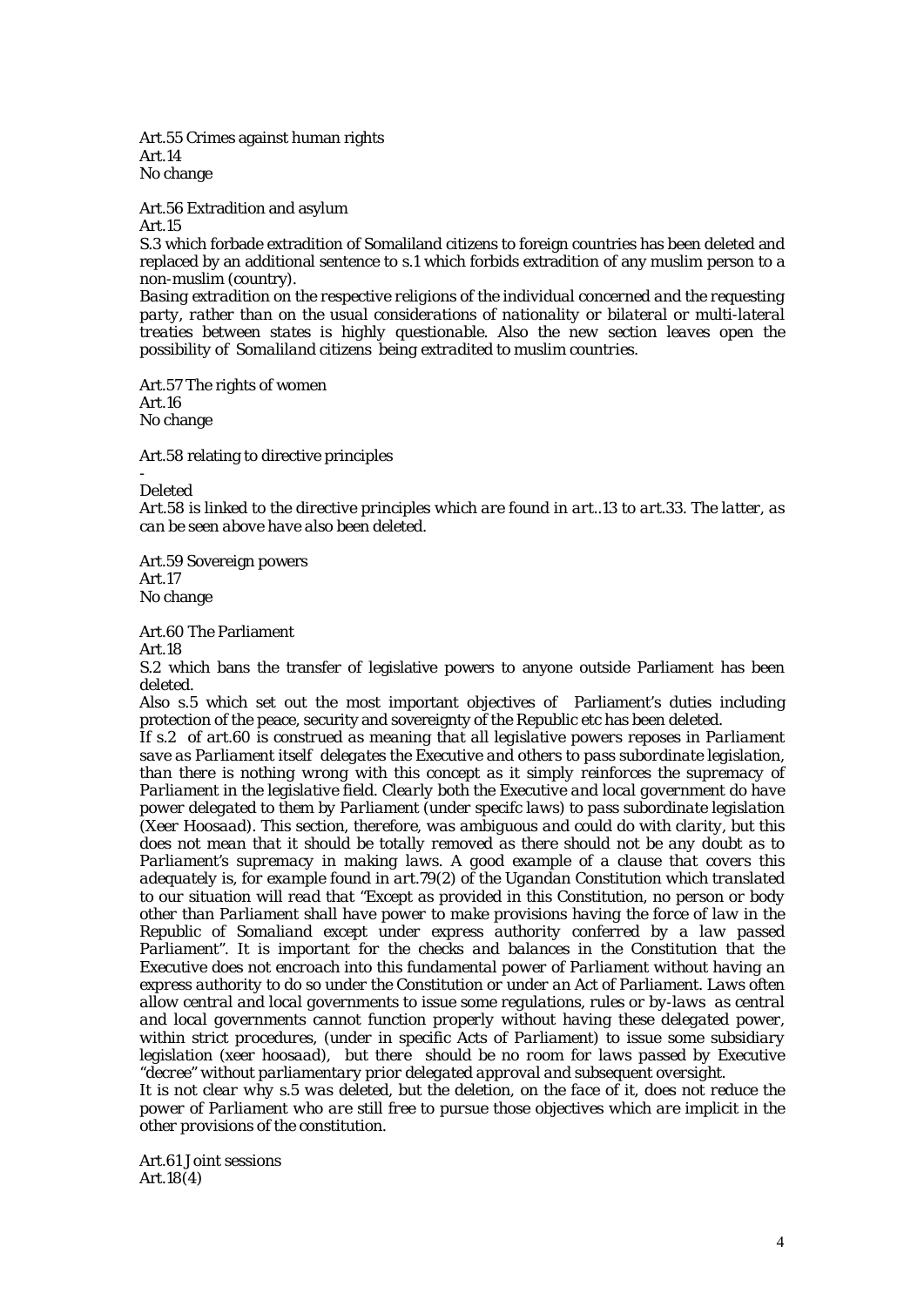No change

Art.62 General Provisions Art.19 No change

Art.63 and 64 Number, election and elegibility Art.20 The number of the House members and their eligibility for election will now be set in the Elections Law *It is not unusual to leave the actual number of the members of Parliament to be set in a law, other than the Constitution. The current constitution sets 82 as the number of the membership of the House of Representative.* 

Art.65 Term of office Art21 No change

Art.66 Seat of Parliament Art.22 No change

Art.67 Convening Art.23 No change

Art.68 Sittings Art.24 No change

Art.69 Sessions Art.25

No change in sections 1 –3, but s.4 relating to the President's Address to the nation at the beginning of each session of the Parliament is to be confined to "the general policy of the government and general situation of the country" rather than the current provision which obliges him to cover "the programmes of the government, and the political, economic, financial and security" state of the nation.

*This appears to be a narrowing of the subjects to be covered at the President's address at opening of Parliament.* 

Art.70 Pay and Remuneration Art26 No change

Art.71 Prohibition of holding other office Art.27 No change

Art.72 Privileges Art.28 Minor change in 76(6) consequent upon the proposed abolition of the House of Representatives' Standing Committee (see below)

Art.73 Loss of membership Art.29 No change

Art.74 Filling of vacancies Art.30 No change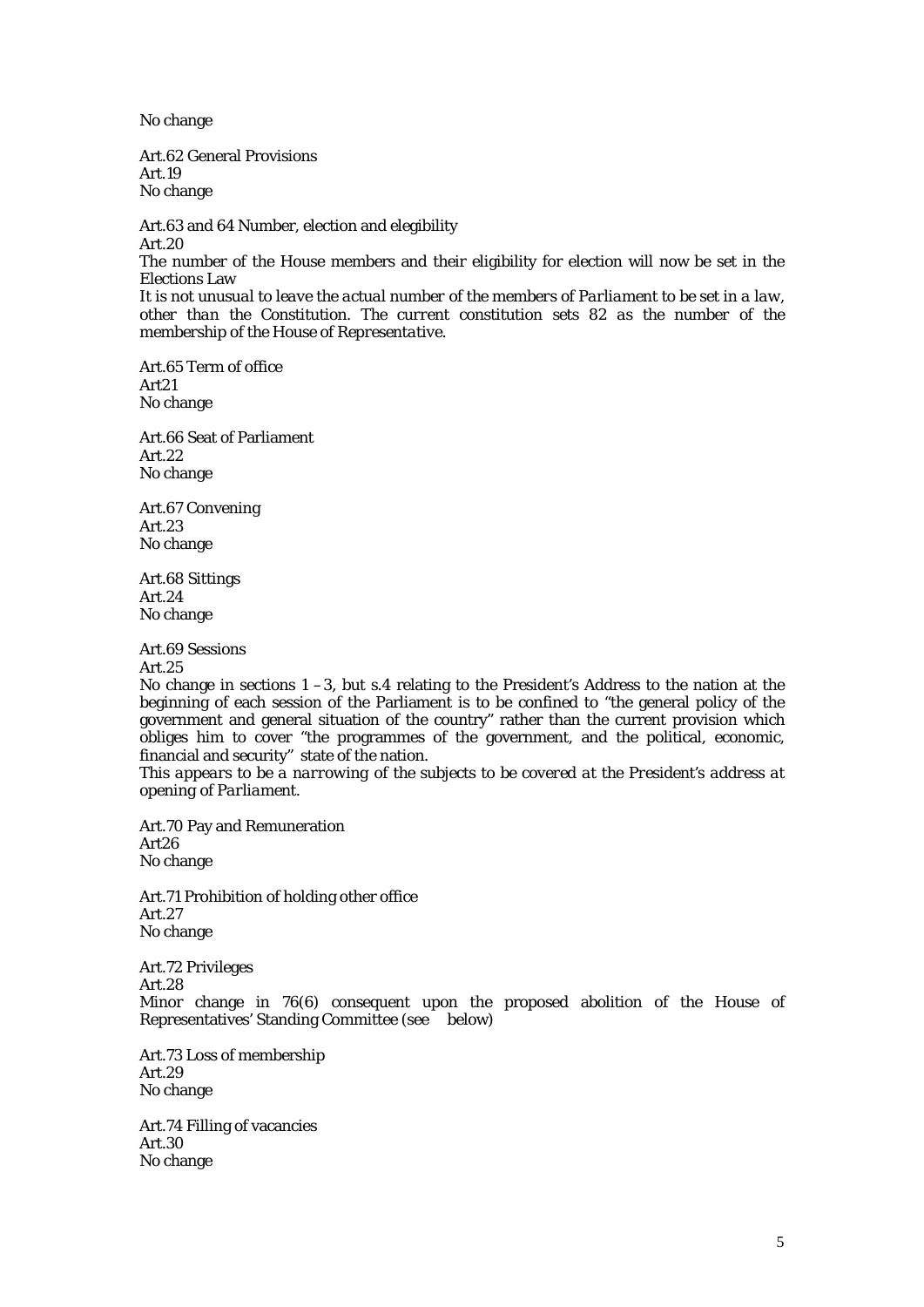Art.75 Secretary and advisers

Art.31

S.75(3) changed slightly so that the appointment of the staff of Secretariat of the House is carried out with the consent of the Speaker (rather than, as is the case now, that of the Civil Service Commission,).

Art.76 Introduction of bills Art.32 No change

Art.77 Art.33 No change

Art.78 Powers and duties Art.34 Reduced from 7 sections to 4:

78(1)- No change – 34(1)

78(2)- The House has power to debate, comment on, refer back with reasons or approve the programme of the Government. The phrase "refer back with reasons" has been removed. The rest is in 34(2)

78(3)- Deleted. This section gives the House power to "ratify governmental agreements and treaties including political, economic and security agreements or those agreements involving financial commitments which have not been covered in the Budget, or which will involve the promulgation or amendment of a law".

78(4)- Deleted. Art.78(4) gives the House power to forward to the Government advice and recommendations on general policy and leadership.

78(5) - No change  $-34(3)$ .

78(6)- No major change  $-34(4)$  - Parliament's power to call the Government and its agencies "to question them about the fulfilment of their duties" has been changed to "to question them about their functions." Art 34(3) also now includes the Committees of the House.

78(7)- Deleted. Art. 78(7) explicitly gives the House Committees to summon ministers or the heads of public agencies for questioning. It is t partly covered by art.34(3) which gives Parliament and its committees to summon the Government or the agencies.

*These amendments do reduce the powers of the House. It will no longer be able to refer back the programmes of the Government and, whilst it can summon the Government and public agencies for questioning, the removal of explicit references to Ministers in this article, could mean that the choice of who the Government sends to Parliament from any department or public agency is now left to the discretion of the Government. These proposals will effect the House's ability to carry out the kind of wide reaching debates on the Government's programme, which it has done recently in its last session.* 

*Also the House's power to ratify agreements and treaties – a traditional function of Parliaments- is proposed to be removed. The new art 18(4)(t) leaves to joint sittings of the two Houses to discuss proposals to ratify international or regional treaties, but there are other agreements (e.g bilateral agreements between Somaliland and a specific other country or, for that matter, between the Government and external corporations) which do not fall within the new art.18 and would not therefore benefit from parliamentary oversight. Agreements which might incur expenditure outwith the Budget also need parliamentary approval.* 

## Art.79

-

Deleted. This article explained some of legislative powers of the House, and stated that these included the imposition of taxes, savings schemes, printing of currency, issue of laons etc.

*The deletion of this article does not mean that the House loses any of these functions as they are described as coming under the "legislative powers" of the House, and so long as Parliament passes clear finance bills which govern these issues, the effect of this change may not be that significant. However, as we are still going through transitional and difficult period, the Hargeisa Conference, in including this declaratory article, might have had in mind the serious consequences of unregulated printing of money or other financial imprudence and the proposed changes will have to be justified beyond peradventure.*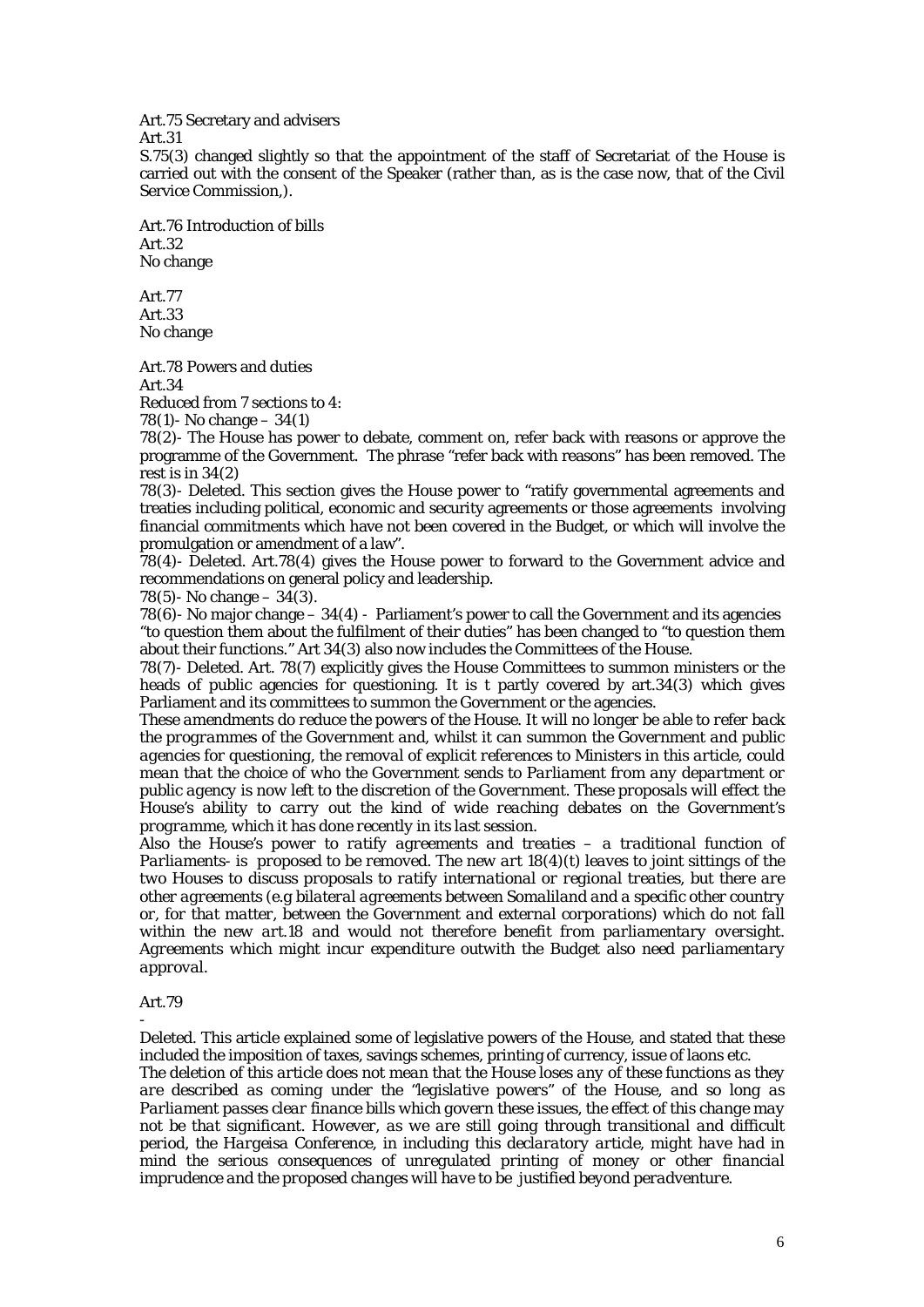### Art.80 The Budget

Art.35

80(1)- now to be changed to simply "the House of Representatives shall approve the budget" (35(1)) whilst before it was the House has the power to debate, amend and approve by resolution" the budget.

80(2)- No change - 34(2).

80(3)– the word "all" has been removed in connection with the House's power to approve all expenditure outside the Budget (34(3)).

80(4) to (7)- No change –  $34(4)$  to  $34(7)$ ..

*Most Constitutions give parliaments the right to approve a budget, which also carries the implication that they may reject it or amend it.. Unless these proposed changes are meant to confine the power of the House to either reject or approve the budget in toto, there is no need for the changes. On the other hand, if that is what is meant, then it is a diminution of the powers of the House. Parliaments jealously guard their overview of government budgets – for example, in the UK, the House of Commons not only votes the totals of expenditure requested by Ministers in "Estimates", but specifies how that money is to be spent.* 

 *If there is concern about the House of Representatives proposing expenditure in areas which have not been proposed by the Government, then there could be a specific provision to address that issue.* 

*Parliament needs to have strict oversight of the budget and the provision that all proposed expenditure outwith the budget has to be brought to its attention is an important element of the checks and balances in a democratic state. .* 

Art.81 Dissolution of Parliament

Deleted.

-

*This is a very welcome amendment. The circumstances in which the President may dissolve the House now are, in any case extremely limited, and, in a Presidential system, like ours, which does not depend on governments and parties which may need to seek fresh mandates from the public, this limited power of dissolution appears to be redundant.* 

Art.82 Enactment and promulgation Art.36

The time limit of 21 days for the President to publish new laws in the Official Journal will be removed, and he can now do that "as soon as possible".

*This may be a practical problem currently, but laws passed by Parliament ought not to be delayed unduly before they are published.* 

Art.83 General provisions

Art.37

Minor change. Under the article, the House of Elders has a special responsibility for "passing" (dejinta) laws relating to religion, culture and security. The word "passing" is to be changed to "initiating" (curinta).

*This change aptly acknowledges the fact that both Houses scrutinise most legislation proposed by the other and removes the ambiguity that legislation in these special areas might wrongly be seen as being the sole responsibility of the House of Elders (see Art.100(2)).* 

Art.84 Election and term of office Art.38 83(1) Minor change (38(1)). The procedures for election of the members of the House of Elders shall now be set out in the Elections Law. 83(2) No change (38(2)). *It makes sense to cover all parliamentary elections in one Act.* 

Art.85 Eligibility

Art.38(1)

Art.85 which set out the conditions for eligibility for election to House of Elders (i.e. 45 years or over, good knowledge of religions or an elder well versed in the culture) is to be repealed and will be covered by the Elections Law.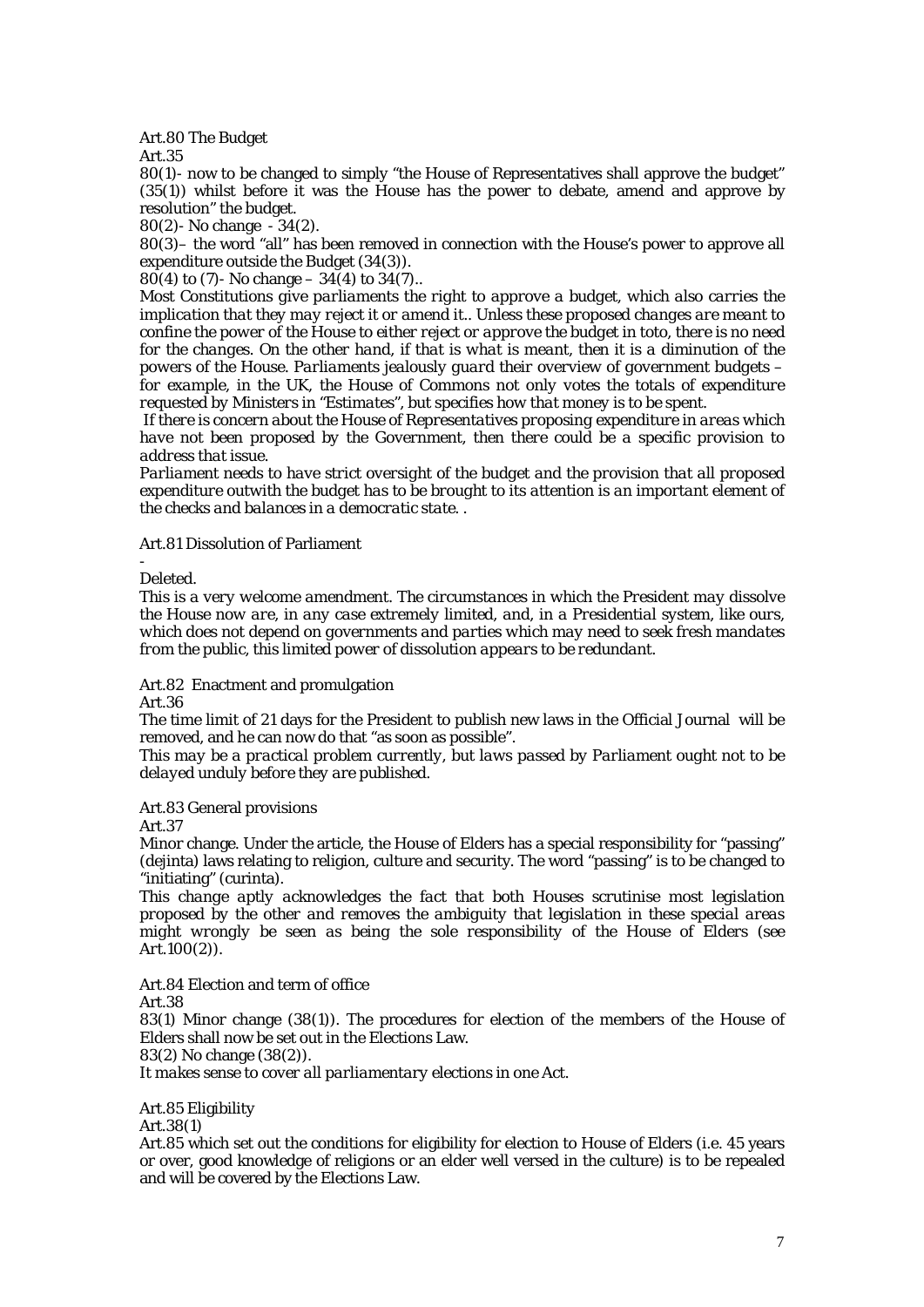*- ditto -* 

Art.86 The number of members

Art.39

Art. 86(1) which set out the number of the members as 82 will be amended to a total number of 60(?). The standing committee of the House which consists of 25 member is to be reduced to 15 members (39(1))

Art.86(2) which gives honorary membership of the House to 5 persons nominated by the President and to past Speakers of the Houses and Presidents/Vice-Presidents is be deleted.

*In a small country, like ours, this proposed reduction of the total membership of the House and the removal of honorary membership can be seen as a useful step in reducing the cost and weight of governmental bodies.* 

*In contrast to the abolition of the standing committee of the House of Representatives, the Elders' Standing Committee has been retained, albeit with a reduced membership of 15. The Government has recently justified this on the basis that the elders have as special role in dealing with peace and security and would need a standing committee that can be sent to deal with any exigencies during the Parliamentary recess. Whilst this may the case, Standing Committees have a wider role in monitoring Governmental activities, specially in relation to emergency matters, and the proposed retention of only the Elders' Standing Committee lessens Parliament's duty to oversee the work of the Executive.* 

Art.87 Secretary and advisers Art.40 No change

Art.88 Inaugural sitting Art.41 No change

Art.89 Rules of the House Art.42 No change

Art. 90 Powers and duties Art.43 90(1) "initiation" substituted for "passing" which the same change as in Art.83 above.  $90(2)$  to  $90(5)$  – No change 90(6) the word "bills" inserted to correct an oversight in the text which now refers to "mashruuc" (i.e literally project) rather than the correct phrase "mashruuc-xeer" which means

bills or draft legislation. *These minor changes are improvements on the current text. There is a contrast, however, between how nothing has been changed in this article which relates the powers of the House of Elders, as compared to Art.78 which deals with the powers of the House of Representatives (see above).* 

Art.91 Pay and remuneration Art.44 No change

Art.92 Privileges Art.45 No change

Art.93 Resignation Art.46 Minor change – adds the House may reject such resignations.

Art.94 Loss of membership Art.47 No change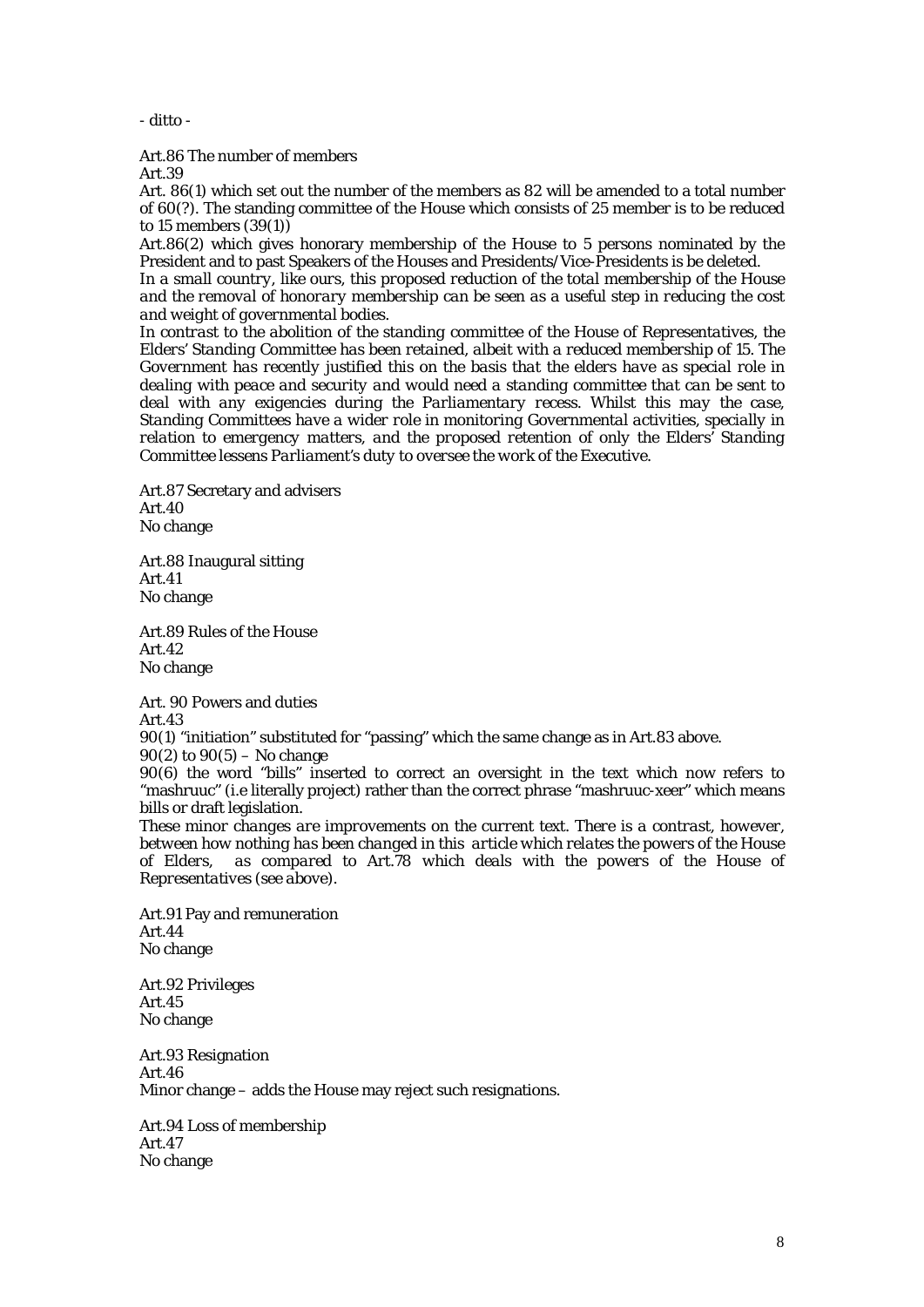### Art.95 Dissolution

Deleted.

-

*The power of the President to dissolve the House of Elders is to be removed in the same way as the deletion of art.81 which related to House of Representatives – see above. This means that both Houses can not be recalled until the expiry of their full terms after elections are held in accordance with the new Elections Law.* 

Art.96 Prohibition Art.48 No change

Art.97 Sittings and sessions Art.49 No change

Art.98 Vacant seats Art.50 98(1)- No change 98(2)- Vacancies to be filled in accordance with the Elections Law.

Art.99 Legislation procedures

Art.51

99(1) to 99(5)- No change

99(6) last sentence referring to the House which forwarded the Bill issuing it as law if the President fails to sign it or refer it back is to be deleted.

*The procedure for legislation remains unchanged and the minor amendment is sensible as the section already says that the Bill will become law if the President fails to sign it within the allotted three weeks or fails to refer the Bill back to the House. The procedure for the issue or promulgation of bills is set in art.100 (the new art.52) and so, in the circumstances described in 99(6), the President will have to issue the law in the Official Gazette.* 

Art.100

Art.51

100(1) to 100(2)- No change

100(3)-The President shall now publish bills passed by both Houses and approved by him the law in the Official Journal as soon as possible, rather than the current time limit of 21 days. 100(4)- No change

100(5)- On return of a Bill to the House of Representatives by the House of Elders who have rejected, as a matter of principle, by two thirds majority, the Representatives, if not satisfied with the rejection, may approve it again. The section currently says that if this second approval is passed by a majority of less than two thirds, the Bill will fall. This is to be amended to read that the Bill will pass if approved again by the House (presumably on a simple majority).

*The major change here is that the Representatives can reassert their wishes on Bills rejected by the Elders by a simple majority, and not, as currently, by a qualified two thirds majority. This amendment will strengthen the Representatives' hand, and does re-emphasise their pre-eminence in the legislation field. "Turf wars" between two Houses in a bicameral system can be constitutionally difficult, and this will being to an end speedily any major differences in opinion on Bills between the two House.* 

Art.101 The Seat of the House Art. 53 No change

Art.102 Accusations against members Art.54 102(1)- The second (un-numbered) paragraph which sates that members of both Houses can not be brought to court, nor imprisoned until they are stripped of their immunity is to be deleted.

102(2)- No change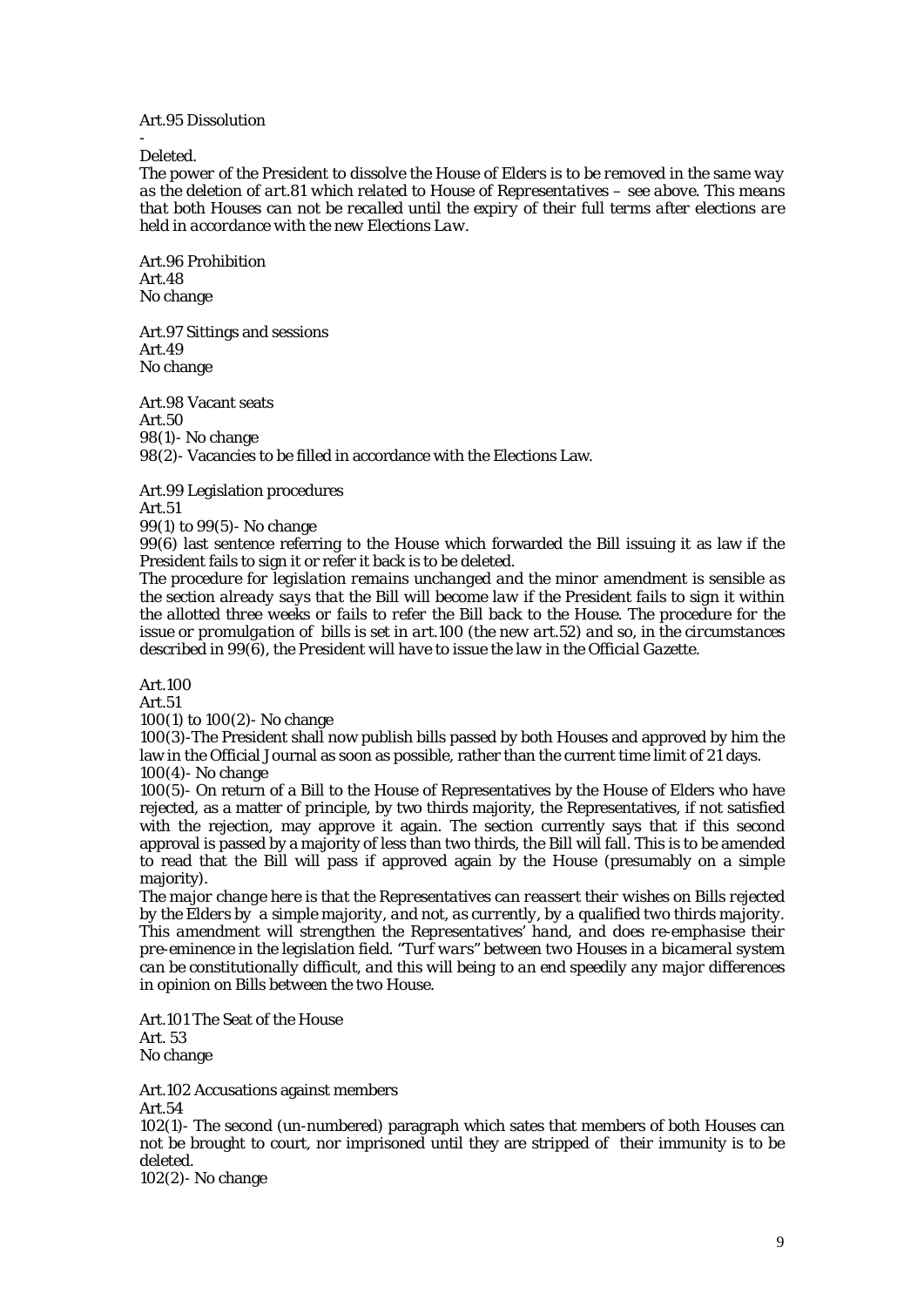*The remaining provisions still imply that members of Parliament enjoy immunities which can be side-stepped if the member is caught in flagrante delicto for an offence attracting at least 3 years imprisonment. But it is not clear why it is proposed to delete the paragraph clearly setting out the general immunities of the members of Parliament against court indictment or detention before a vote to remove their immunities can be taken. All constitutions give members of parliament immunities from arrest, and specially, from suit in relation to acts and speeches undertaken as a parliamentarian. Instead of reducing the current immunities and privileges of members of parliament, there is a good case for improving them and making it clear that no member may be arrested or prosecuted for opinions expressed or statements made by him at any meemting of the House or its committees or in connection with his duties as member of parliament. Examples of such clauses can be seen in art.58 of the "Somalian" Constitution, art.38 of the Eriterian Constitution or art54 and 63 of the Ethiopian Constitution.* 

Art.103 The President Art.55 No change

Art.104

Art.56

Minor change – the Executive consists of the President, the Vice President and "the Council of Ministers which the President forms" . The words in parenthesis have been substituted for the current article version which refers to "ministers and deputy ministers".

*This is a sensible minor amendment which introduces into this article "the Council of Ministers" in line with the current provision in art.115(2).* 

Art.105 Art57 No change

Art.106 Eligibility for Election

Art.58

106(1)- the phrase "notwithstanding residence as refugee in another country" is to be deleted. 106(2)- the phrase "and must abide by Islamic principles" is to be deleted.

 $106(3)-106(6)$  - No change

106(7)- This relates to the spouse of the Presidential candidate. It is not clear whether this has been deleted as the draft text repeats section 6????????

106(8)- 106(9)- No change.

Art.107 Election procedure

Art.59

 $107(1) - 107(4)$ - No change

107(5)- In the event of security conditions making it impossible to hold elections of President/Vice-President, the House of Elders shall extend the term of office. This is to be changed to "parliament in a joint sitting" (i.e both Houses).

*This is a welcome change as it allows the House of Representatives to have a voice in these unusual circumstances.* 

Art.108

Art.60

Minor change. The president/Vice-President shall now be sworn at a ceremony attended by the speakers of Parliament and the members of the Supreme Court (and not just the Chair of the Supreme Court).

Art.109 Prohibitions Art.61 No change

Art.110 Termination of office Art.62 No change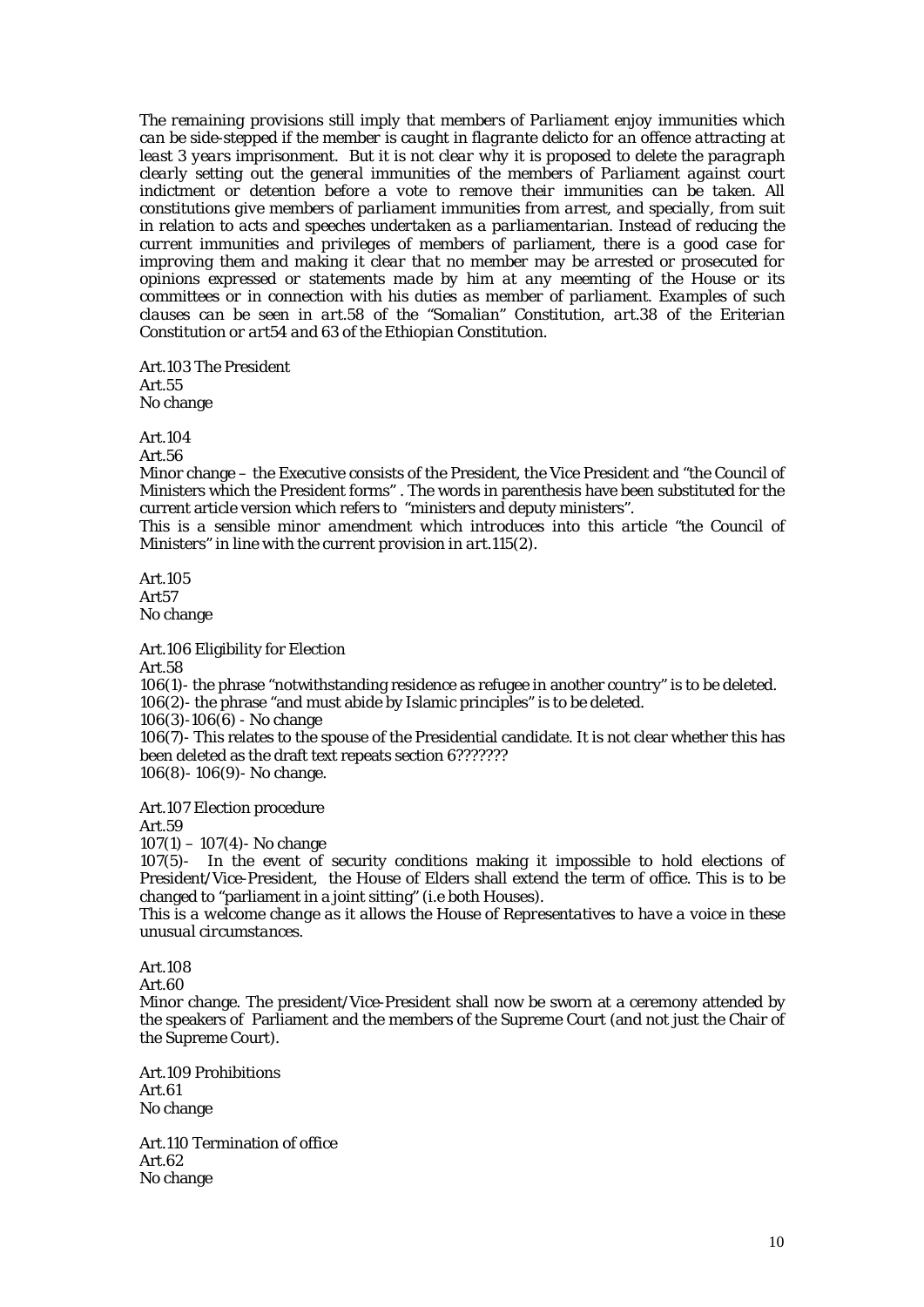Art.111 Salary and Emoluments Art.63 No change

Art.112 Term of office Art.64 No change

Art.113 Vacancy Art.65 No change

Art.114 Filling of vacancy Art.66

114(1)- The current provision of the Vice-President taking over as President for the rest of the term of the President who resigns or dies etc. is to be changed. This will now be confined to circumstances when the vacancy arise in the last two years of the incumbent President's term of office. If, however, the vacancy arises during the first three years of the term, then the Vice-President shall become Acting President and a President shall be elected within six months.

114(2)- No change other than the substitution of the word "shraxad" (nominating) for the current word "magacaabid" (naming or appointing) in connection with the President's power to nominate, for approval by the two Houses, a nominee Vice –President in the event of a vacancy in that office.

 *In the US presidential system where a vice-president is elected at the same time as the President, the Vice-President assumes the office of President on its vacancy for the rest of the presidential term (Art.II, section 1). In contrast, in the Sudan, where the elected president appoints two vice-presidents, the first vice-president assumes office until an election can be arranged (art.42). There are similar arrangement in Uganda with the elected president appointing a vice-president who then acts as a caretaker, in the event of a vacancy, unless the vacancy occurs during the last year of the president's term of office (art.109). The current system under art.114 of the Somaliland Constitution follows the US example, but the proposed amendment qualifies it so that if the vacancy arises during the first three years of the term of office of the incumbent President, then the vice-president simply acts as a caretaker president until the elections are held.* 

Art.115 Powers of the president

Art67

No change.

 $115(13)$  – states "Other powers set out in the Constitution or any other laws". It will be changed to "Other powers set out in the laws of the land". *No change.* 

Art.116 Powers of the Vice-President Art.68

 $116(1) - 116(2) -$ No change.

116(3)- changed in line with the changes to art.114 so that the vice-president will now assume the office of president when it becomes vacant as set out above. *See notes relating to the changes on art.114.* 

Art.117 Other powers

Art.69

 $117(1)$  – no change in the first paragraph which gives the President power to issue emergency decrees when the House of Representatives is not in session or cannot reach a resolution urgently and there are compelling circumstances which endanger the security of the country and law and order.

But, currently, these emergency decrees must be approved by the Standing Committees of the two Houses within seven days; or if the Committees reject the decrees, the latter shall be presented to a joint sitting of the two Houses within 45 days, who shall approve by a simple majority.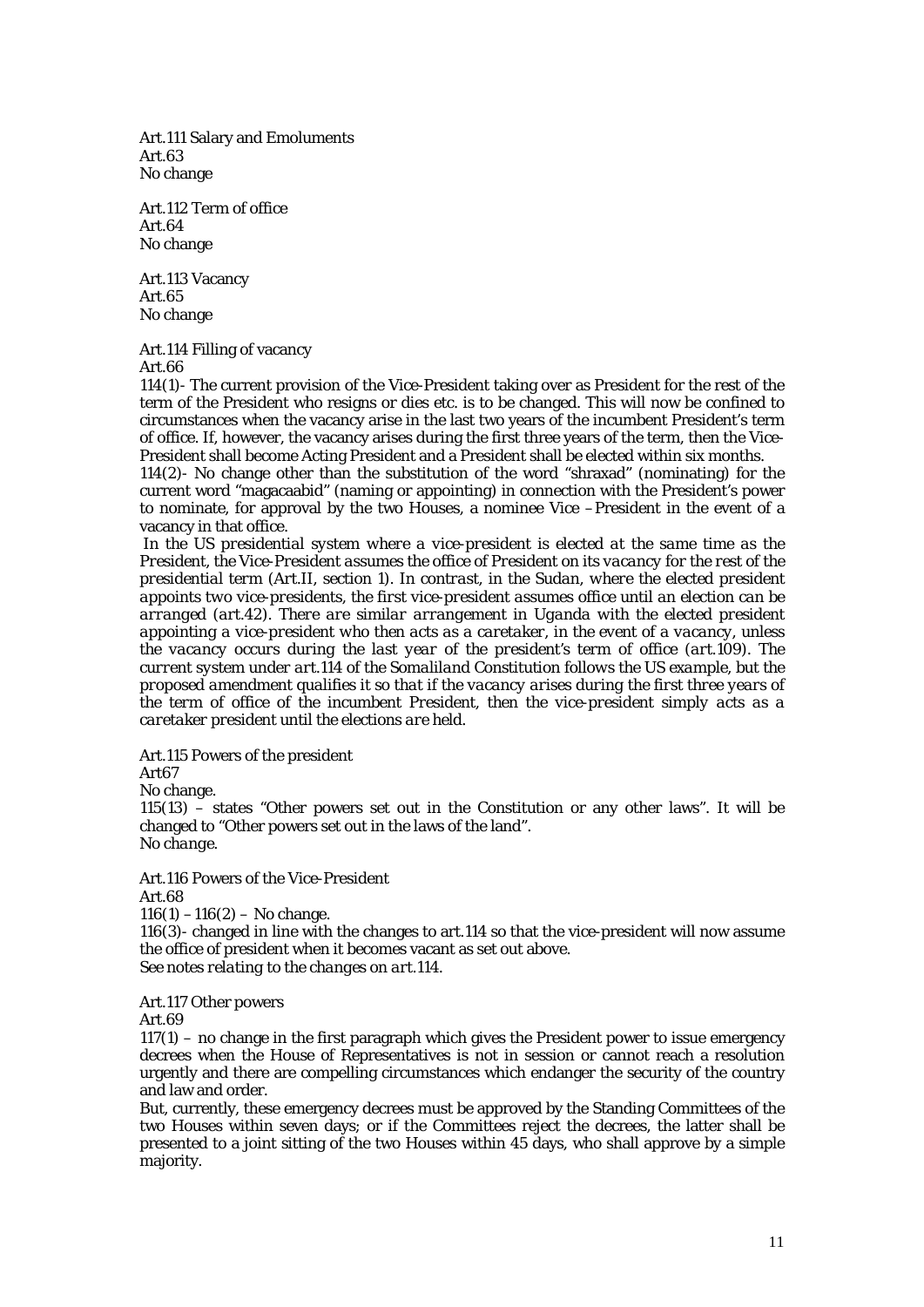The proposed change is that the decrees shall now presented straight to the first sitting of Parliament who shall approve by a simple majority. Emergency decrees may be applicable to a region or to some regions, or they could have general or national effect.

117(2)- Deleted. This states that emergency decrees shall have the same effect as laws passed by Parliament, and shall come into force when signed by the President.

117(3)- Deleted. This states that emergency decrees shall be reviewed once every six months by the two Houses whose resolutions will be passed by a simple majority.

*These changes reduce drastically the Parliament's oversight of presidential exercise of emergency powers. This amendment follows, in part, the proposed removal of the House of Representative's Standing Committee, which with that of the House of elders, was charged with reviewing within a week any presidential emergency decrees. Although we are still going through difficult times, and emergency matters affecting law and order can arise frequently, Article 117 is a necessary measure in a democratic society where law by presidential decree should be very strictly controlled and monitored. It is also important that once Parliament approves of the decree as being necessary, then there is a mechanism for its regular review so that "emergency legislation" does not continue to apply even when the need for it has passed.* 

*Even the "Somalian" Constitution enjoined the President to submit any emergency decrees to the National Assembly within 5 days, and the assembly have to decide within 30 days to "convert" the decree into law. More importantly, if the conversion was not done, the decree shall cease to have effect ab inito (i.e as if it never existed).* 

Art.118 Protocol

Art.70

118(1) and 118(3)- No change

118(2)- It proposed that the speakers of both House (and not just the House of Elders Speaker) will now have joint second place in protocol after the President and the Vice-President.

This minor change is welcome as it recognises the importance of the House of *Representatives.* 

Art.119 The Council of Minsiters

Art.71

119(1)- states that "The Council of Ministers shall assist the President in the fulfilment of his duties and shall resolve collectively the general policies, planning and programmes of the government". The amendment reads after the word duties as follows: "*and shall advise him collectively on the general policies of the government*".

119(2)- No change

119(3)- The reference to the Vice-President is deleted.

119(4)- the phrase "government" (xukumadda) has been substituted for "nation" (Qaranka) in relation to ministers not holding any other job.

 $119(5)a -$  the condition for eligibility for appointment as a minister/deputy minister which are the same as those for members of Parliament will now be set in the Elections Law.

119(5)b- This clause baring members of Parliament from being nominated as ministers/deputy ministers is to be removed

119(6)- Ministers can be responsible for one or more ministries. This is to be changed to read that a minister may be responsible for only one ministry, but may be temporarily put in charge of another ministry whose minister may be absent.

 $119(7)$ - a new addition allowing the Vice-President to attend meetings, when necessary. 119(8)- No change.

*The change seems to underline the "presidential" nature of our Constitution, and makes is clear that whilst the Council of Ministers have a collective responsibility, it is still within the confines of advising the President who is the head of the Executive. The amendment simply clarifies this position. Ministers are appointed (subject to confirmation by the House of Representatives) and may be dismissed by the President, and this amendment aims to clarify that role.* 

*The major change in this article is the proposal to allow members of parliament to be nominated as ministers/deputy ministers. The preamble to the Constitution and the National Charter (art.9) are both very clear about the separation of powers in our "presidential" and bicameral system of government. It is therefore essential that members of legislative ought not to be eligible to serve in the Executive, and vice versa. After there is*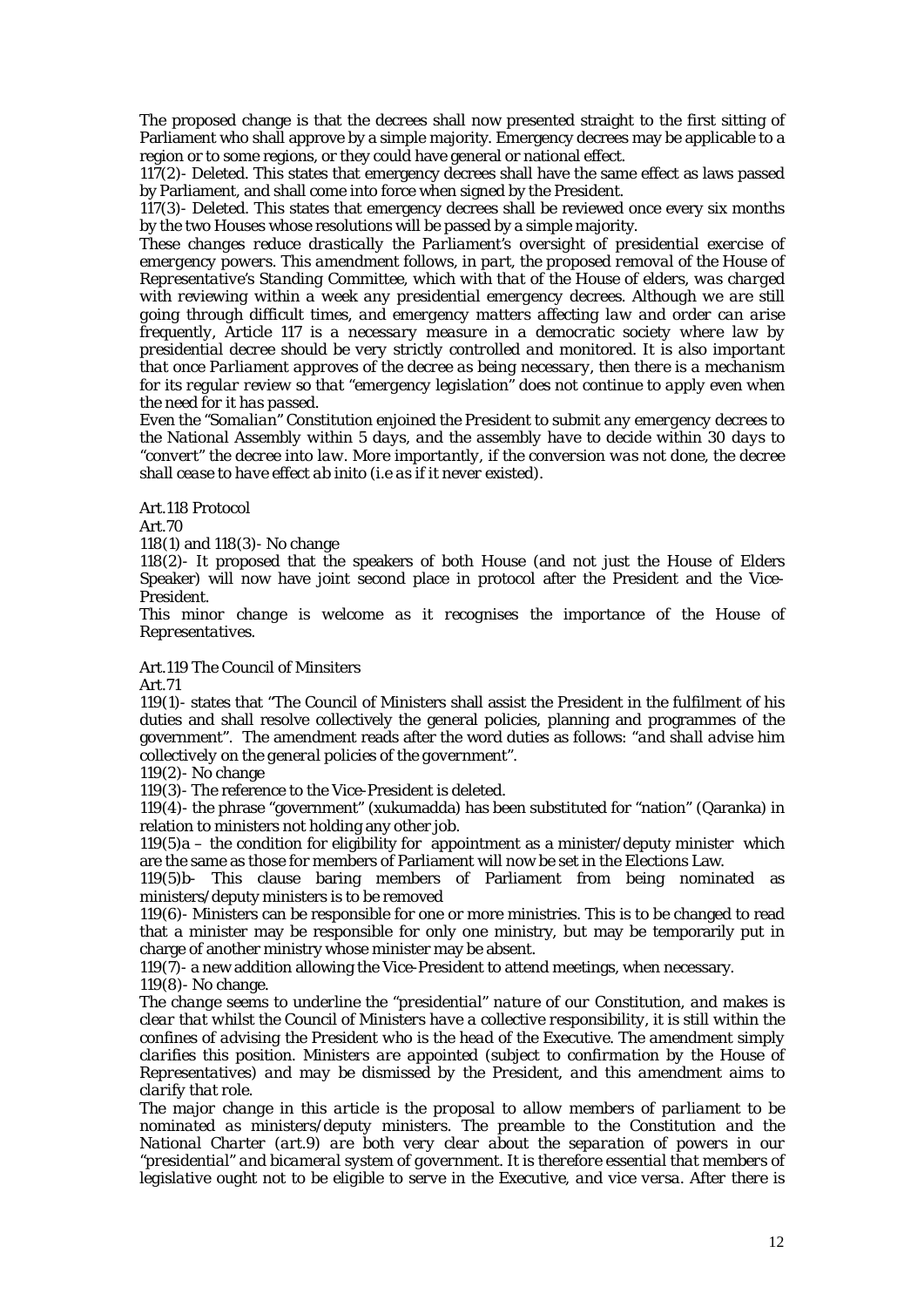*nothing stopping a member of parliament or a minister from resigning and then seeking new careers. Indeed Article 9(2) of the Charter explicitly stated that if a member of the two Houses was appointed as minister, he will immediately lose his seat in the House. If this long established principle is to be changed, and Parliamentarians will be allowed to become ministers, then the fundamental principle of separation of powers in our constitution ought to be revised.* 

Art.120 Continuation of office Art.72 No change

Art.121Accusations and impeachment

Art.73

 121(1)- First paragraph – No change in the offences for which the President/Vice-President might be impeached, which are described as "high treason and contravention of the Constitution".

Second paragraph and sections 2 and 4:

If the President/Vice-President is accused of committing the above offences, then the charges shall be forwarded by the attorney General to the Houses of Parliament which shall consider them and, on a majority of two third's of their total membership, shall strip him of the privileges of his office, if there is a prima facie case for him to answer. Alternatively, under section 2, the charges may be proffered by at least one third of the total membership of the two Houses and shall be passed on to the two speakers who shall call a joint sitting of the two Houses. A simple majority of this sitting may approve of the charges. In both cases, the charges shall then be heard by the High Court of Justice which consists of the Chairman of the Supreme Court, four justices of the supreme Court and four members elected from amongst the members of the two Houses.

Similar procedures apply to Ministers and Deputy Ministers, accused of the same offences, but in their case, the Attorney General shall pass the information to the President, who, if satisfied with the details, shall remove their privileges of office and then the substantive case will then be heard by the High Court of Justice. If, however, the President is not satisfies with the information received, he shall submit it to the House of Representatives, which will reach a decision by a simple majority.

## New Pocedures:

The charges against the President/Vice-President shall now proferred by at least one third of the members of the House of representatives who shall forward them to the speaker of the House. The House may then approve of the charges by a simple majority. The House shall then choose no more than 10 of its members who shall prosecute the charges in front of the House of Elders, which shall be presided by the Chairman of the Supreme Court. The President/Vice-President shall be represented by Counsel and the House of Elders may approve of the charge by a two thirds majority of its total membership.

As for ministers/deputy ministers the current procedures shall continue to apply, save for the fact that, if the president is not satisfied with the information laid before him by the Attorney General, he need not pass the matter on to the House of the Representatives and he shall have the power to order the attorney General to withdraw the charges.

*The main changes in the "impeachment process" is the proposed introduction of the US system, whereby the charges are passes by the House of Representatives and the "trial" is conducted in front of the other House, rather than in front of a special court. In the light of the recent case of President Clinton, I suppose this is not surprising. Part of the arguments for having one body undertaking the trial, while the other makes the initial decision to charge, and then to act as prosecutor, in effect, is to separate the role of "prosecution and jury". But, in many constitutions, the decision to remove a President for abuse of office or misconduct is left to a qualified majority of the Parliament but the methods of investigating and adjudicating on the charges are different. The current Somaliland procedures for the trial to be be conducted by a "High Court of Justice" are is similar to those in art.76(3) of the "Somalian" Constitution where the Supreme Court sat as a reconstituted High Court of Justice. Despite the existence of a bicameral parliament, a similar provision is found in the French Constitution (arts.67 & 68).*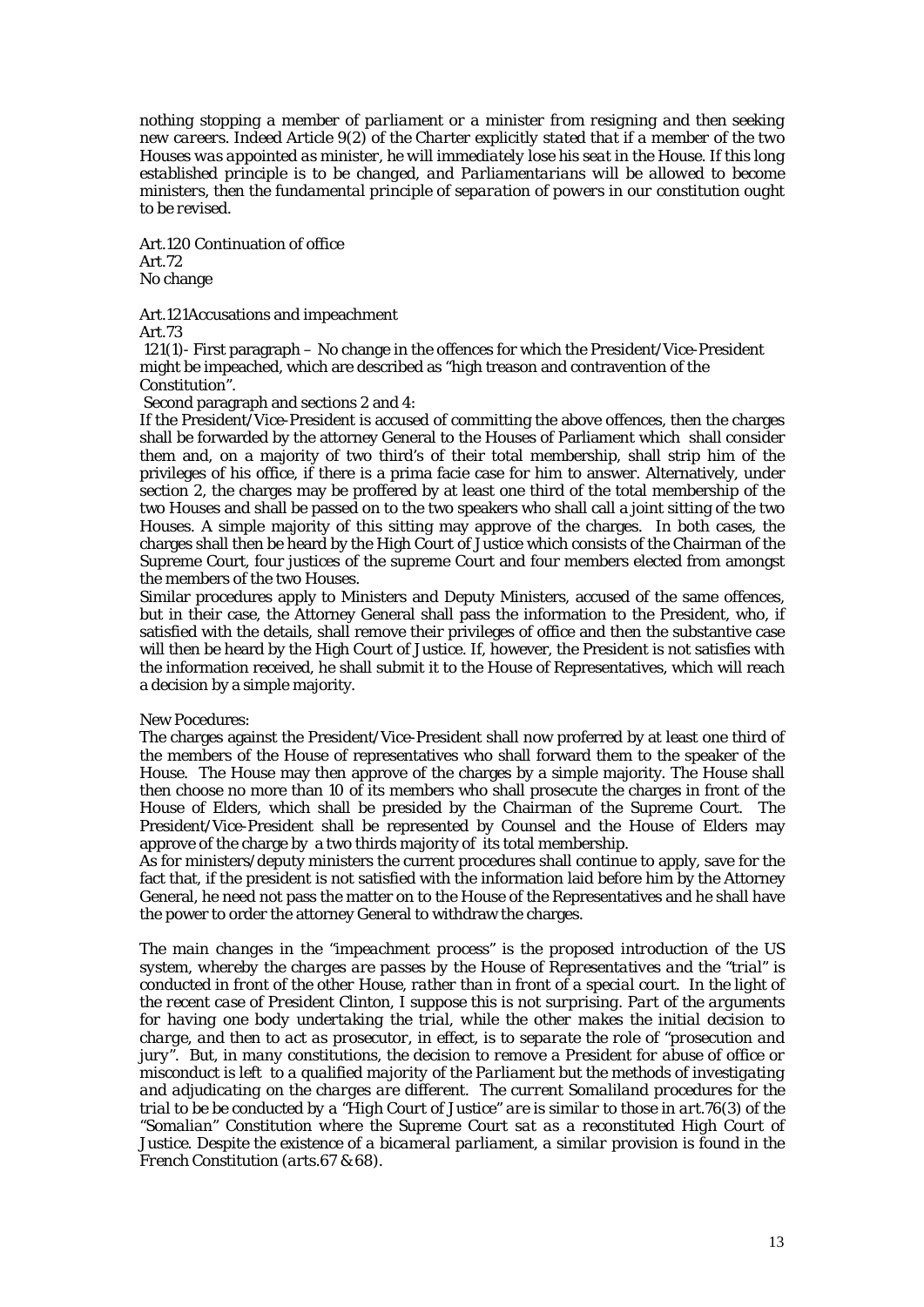*It is proposed that the current system will be retained for charges against ministers/deputy ministers, but with the proviso that the President now effectively decides on his own whether a prima facie case is made, and can now order the Attorney General not to proceed with the matter. In view of the fact that the Ministers are part of the Executive, as well, and are closely working with the President, then the current procedure of the having the House of Representatives as the final arbiter appears to be sensible. Again this was the procedure adopted in art.84 of the "Somalian Constitution", although in that case, Parliament passed the initial motion and to impeach by a majority of one fifth and then the final decision by a two thirds majority.* 

Art.122 Art.74 No change

Art.123 Art.75 No change

Art.124 the structure of the judiciary Art.76 124(1) It is proposed to add the Judicially Commission to the courts and the procuracy as the agencies of the judiciary. 124(2) No change

Art.125 The courts Art.77 No change

Art.126 The supreme court Art.78 No change

Art.127 The lower courts Art.79 No change

Art.128 The Procuracy Art.80 No change

Art.129 The armed forces courts Art.81 No change

Art.130 Appointments Art.82

130(1) The second paragraph about the Vice-Chairmanship of the court being determined on the basis of seniority is to be deleted.

130(2) The qualification of 20 years experience for appointment to the supreme Court is to be reduced to 5 years.

130(3) The President may remove the chair or any of the supreme court justices with the consent of the House of Representatives (and not the two standing committees of the Houses).

*Not all courts have deputy presiding justices, and, presumably, for practical purposes, in the absence of the Chairman, one of the justices has to act as chairman, in his absence; but unless some ad hoc administrative arrangements are made by the Chairman, it will be cumbersome if this decision has to be made by President every time the Chairman is away. In view of the constitutional importance of the post of Chairman, it is preferable to have a clear rule as to who shall deputise for him.* 

*The reduction to five years experience for eligibility to such a high office is difficult to understand, and will lead to a lowering of the standards.*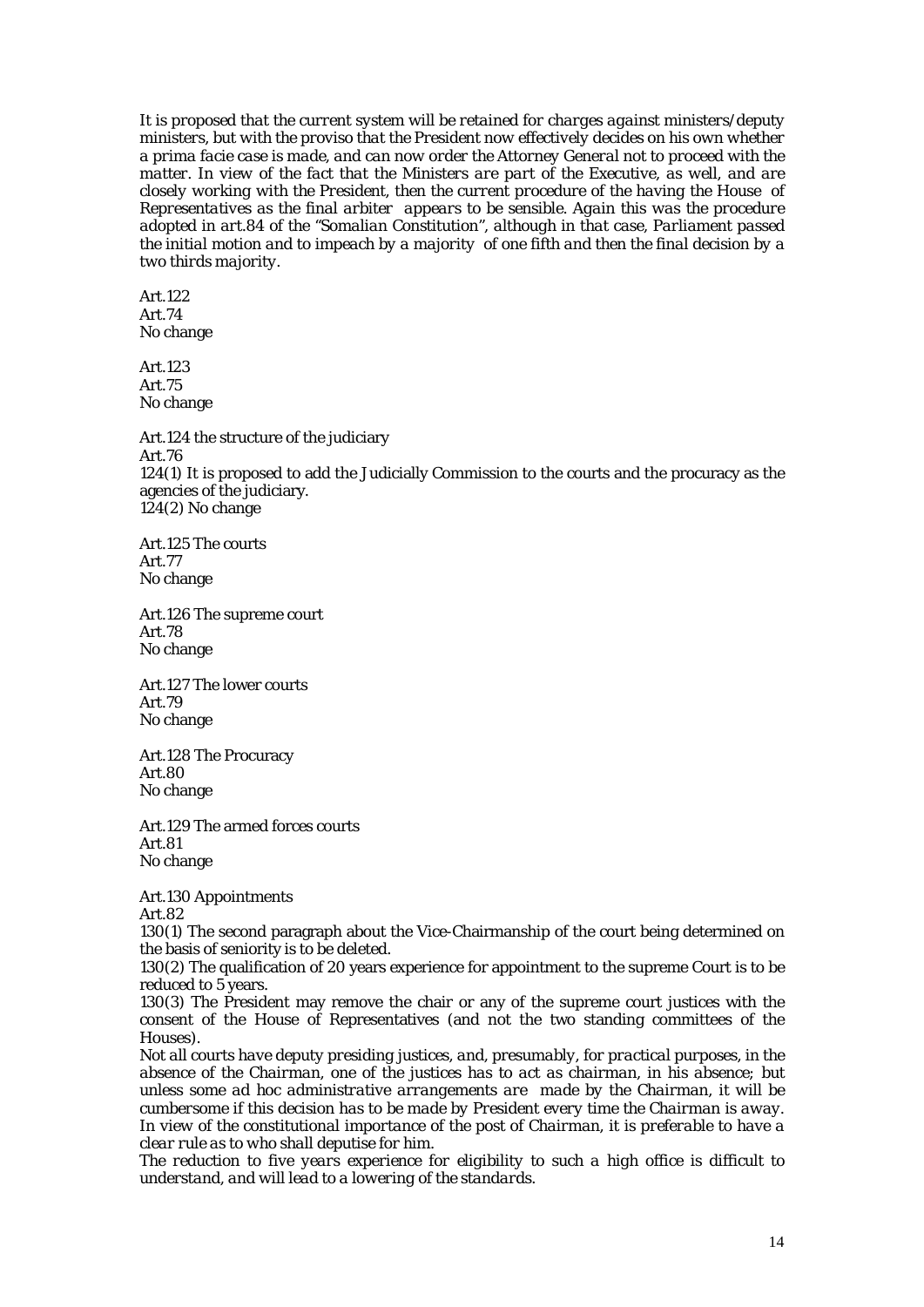*The appointment of justices of the supreme court has to be confirmed by the House, and it sensible, therefore, that their removal is to be sanctioned by the House, as well. In any case, it is proposed that the House of Representative's standing committee will be abolished,* 

*It is, however, still a matter of serious concern that justices of the supreme court can be removed willy nilly by the President and the two Houses. This has happened recently when the Supreme Court Chairman was removed by the President.. The independence of the judiciary from the other two branches of government is guaranteed by the constitution under art.122 (and the new art.74). But security of tenure is one of the cornerstones of judicial independence and, (senior) judges are normally appointed (where they are not elected) to secure positions and are only removed either for mental or physical incapacity or misbehaviour, and subject to a retirement age. Provisions setting out such security of tenure are usually found in most Commonwealth Constitutions and go back to the British Act of Settlement 1701 which set out that judge's commissions were to be made quamdis se bene gesserint (so long as they behave themselves), "but upon the address of both Houses of Parliament it shall be lawful to remove them"i.e, they could only be removed for misbehaviour. An example of a modern Constitutional provision in Africa is s.98 of the Constitution of Zambia, which sets out a retirement age for Supreme Court and Hugh Court judges of 65 years and notes that he or she may only be removed from office by the President , after a tribunal investigation, only "for inability to perform the functions of the office, whether arising from infirmity of body or mind, incompetence or misbehaviour". Even the "Somalian" Constitution included a clause (96(3)) which made it clear that judges "shall not be removed or transferred except in the cases specified by law".* 

*The Supreme Court is also the Constitutional Court and will have to make important decisions relating to the constitutionality of government action, and, in due course may also have to adjudicate on electoral matters. Security of tenure confirmed in the constitution will cement the independence of the court.* 

Art.131 The Judicial Commission

Art.83

131(1) to (4) Currently, under this article, the Commission is chaired by the Chairman of the Supreme Court and consists of the tow senior justices of the Supreme Court, the Attorney General, the Director General of the Justice Ministry, the Chairman of the Civil Service Commission and 4 members pf the public selected by the two Houses (on two year terms) to provide a lay element. The quorum is 7 members, the deputising chair is the most senior of the justices, and the secretary of the Commission is the Chief Registrar of the Supreme Court.

It is proposed (and, according to recent reports, this has already been implemented!!!) that the Commission will be chaired by the Minister of Justice and that there will be no Supreme Court justices as members. The rest of the membership remains the same. The qourum will be more than half of the members and the Commission will choose, from among its members, a secretary

*The chairing of this important Commission by a Minister goes counter to the expressed principle of separation of powers. It is also highly unusual that this Commission which is responsible for the appointment and removal of judges does will no longer include any justices of the supreme court, or for that matter, any other judge - this is all the more strange, in the light of the retention of the membership of the Attorney General.* 

Art.132

Art.84

132(1) is to be amended to read that the Judicial Commission shall be responsible for "the advice" on the appointment, removal etc of judges (other than Supreme Court Justices) . Currently the article gives the responsibilities, without any qualification, to the Commission. 132(2) & 132(3) – No change

*This amendment now means that the Commission only advises and the final decision have to be made by someone, who is not mentioned in this article. Does this mean that the President will now be assuming this responsibility? If that is the case, then this should be made clear.* 

Art.133 The relationship between the JC and the Justice Ministry Art.85

No change

*Currently, this article is important because it re-emphasises the independence of the Judicial Commission from the Ministry, which as an arm of the Executive branch of government. In*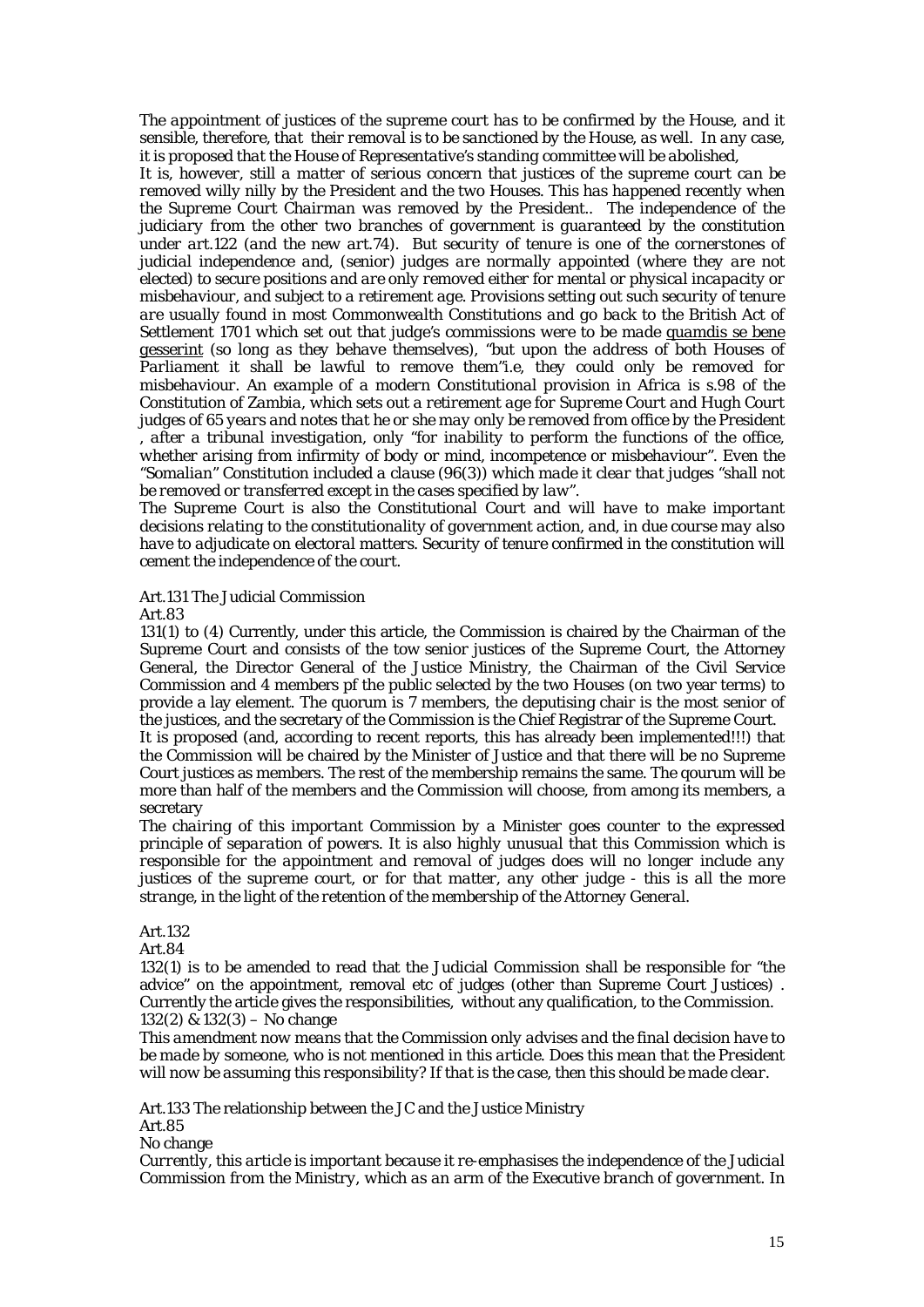*view of the fact that the Justice Minister is proposed to chair the Judicial Commission, one wonders why this article has not been consequently amended or deleted.* 

Art.134 –140 The Ulema Council

-

All these articles relating to the responsibilities, membership, term of office, appointment and salaries of the Ulema Council are to be deleted.

*The Council's functions were to formulate declarations on issue of Sharia and to undertake research. In an Islamic country, such a body is needed, but it is questionable whether it should be set under the constitution.* 

Art.141 The structure of the country Art.86 No change *The structure of the regions and the districts is now governed by the Local Government Law (Law No 80 of 1996), as amended.* 

Art.142 Administration of the regions & districts Art.87 No change

Art.143 & 144 The regional & district councils

- Deleted *This is covered in the Local Government Law.* 

Art.145 Special governmental bodies Art.88 No change

Art.146 Appointment

Art.89

Art.146 states that the appointment of these special officers shall be proposed by the "Chair of the Council of Ministers" and approved by the House of Representatives. The word "president" is to be substituted for "Chair of the Council of Ministers".

*This is a sensible correction, as there is no constitutional post, which is termed "Chair of the Council of Ministers". It is the President who chairs the meetings of the Council of Ministers under article 119(7).* 

Art.147 Administrative laws Art.90 No change

Art.148 The principles of the armed forces Art.91

148(1)-(2) No change

148(3)- Deleted. This section stated that the structure of the Army shall, as far as possible, reflect the Somaliland communities.

 $148(3) - (4)$  No change

*Art.148(3) was probably aimed at ensuring that, the structure and composition of the armed forces took note of the fact that the various communities raised and supported units during the liberation struggle and that the process of their transformation into national armed forces required this special constitutional provision, so that all the communities were reassured of their stake and participation in the armed forces (and the Republic). The recent events in Lascanood and the Sool region suggest that, we are still in a transitional period and that the Hargeisa Conference's reasons for having this provision in the constitution may still be valid. Clearly, in making this proposal, the Government feels that we have gone beyond that transitional stage, and if that is the case, then the amendment is to be welcomed.* 

Art.149 Police & Corrections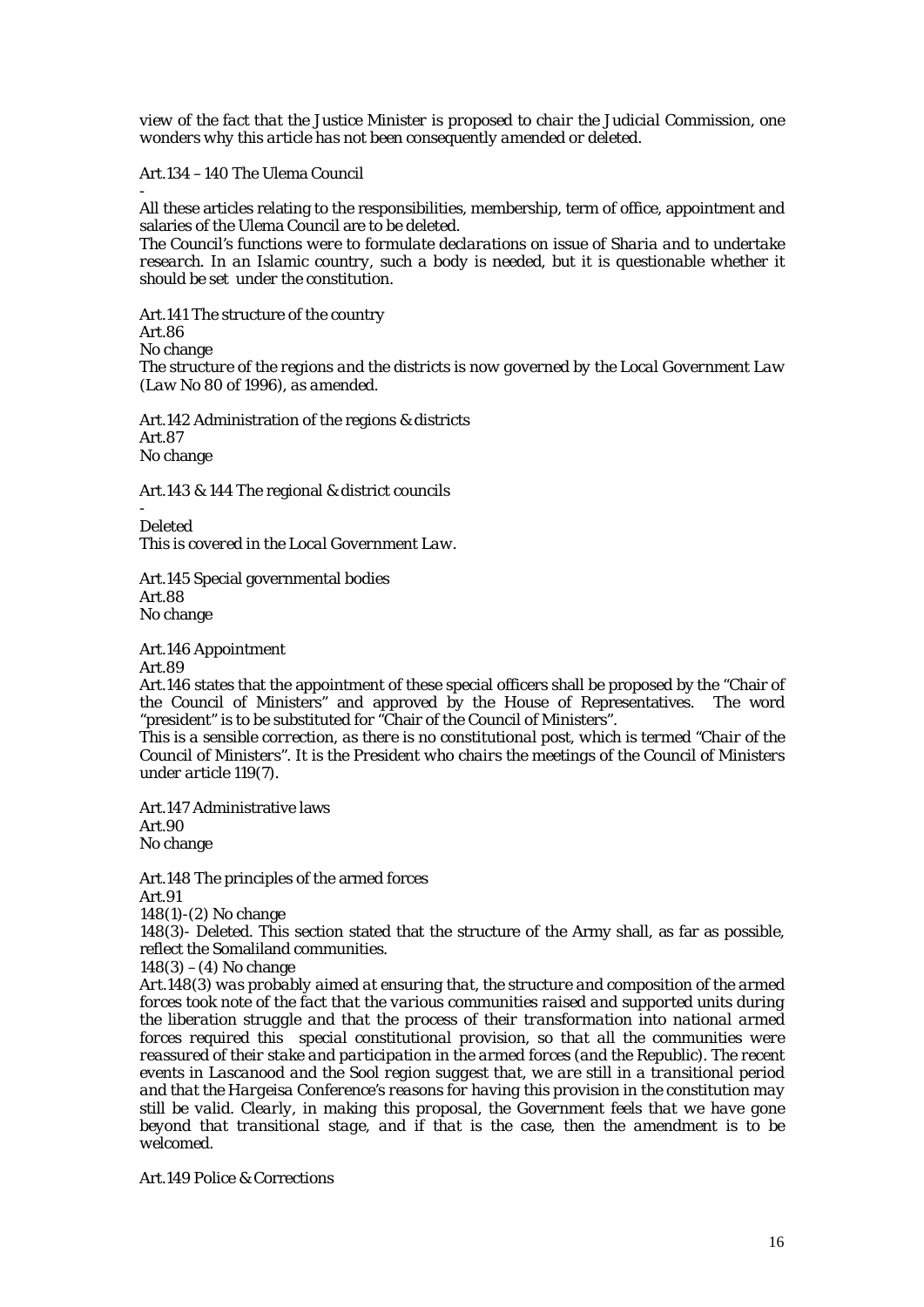Art.92 No change

Art.150 Government property Art.93 No change

Art.151 Implementation of the constitution

Art.94

151(1)- No change

151(2)- No change – the phrase "Parliament" is substituted for "the two House".

151(3)- Deleted, *as the election of the President at the Third Conference (Hargeisa) has already taken place in 1997.* 

151(4)- Deleted – this relates to the number of members of the two Houses, which agin was set at the Third Conference.

151(5)- No changes – now 94(3).

151(6) - No change – now  $94(4)$ .

151(7)- This currently reads that "all the laws which were current and which did not conflict with the Islamic Sharia shall remain in force until laws which are in accord with the Constitutions of the Republic of Somaliland are promulgated". This is to be changed to refer to "all the laws which were in force before 21 October 1969".

*The only significant change is that relating to the type of laws which are can be in force in the Republic. The Constitution currently accepts all pre-1991 laws, which are still in force unless they are in conflict with Islamic Law. The was a pragmatic decision to avoid gaps in legislation arising immediately after the reclamation of our sovereignty. Unfortunately, this means that laws passed by the Siyad Barre could still be in force until they are repealed or are in conflict with the Somaliland Constitution (see art.155 below). The amendment is therefore very welcome, but the Government needs then replace quickly some of the consolidation laws (such as the Civil Law ( Xeerka Madaniga), and the Civil Procedure Law (Xeerka Habka Madaniga, etc) which may have been amended or promulgated in the 1970s.* 

Art.152 Preparation for the referendum

Art.95

The last part of the article which proposes the formation of a Commission to oversee the holding of the referendum is to be deleted.

*This provision was aimed at ensuring that that the Referendum Commission is seen as a Constitutional body which should be set up, and it is not clear why it is should deleted. It is important that any such Commission is seen as independent of the government even though the constitution does not specifically say so.* 

Art.153 Amendments

Art.96

 $151(1)–(2)$  No change

151(3)- Deleted. This states that amendments or additions shall be debated by the two Houses within two months after the House of Representatives resolve by a majority vote that the amendment or addition is necessary.

 $151(4) - no change - 96(3)$ 

151(5)- as 151(3) is to be deleted, then this section is amended to read simply that of the either of the two Houses does not approve pf the proposed amendment/addition, it shall not be tabled again for a period of 12 months.

151(6)- Deleted. This set out that changes to the national flag, the national seal or the national anthem may be approved by a resolution of the House of Representatives.

*The only change in this article is the removal of the House of Representative's power to decide in the first instance by a simple majority vote whether any proposed amendment/addition is necessary. If they any proposal was rejected by them, then it could not be tabled again for a period of 12 months. With the removal of this power, the House of Representative shall have exactly the same power as the House of Elders in respect of constitutional amendments. This is a diminution of the legislative powers of the House of Representatives, which the Constitution, after all, describes as the "first body of the country's legislative" (art.62).*